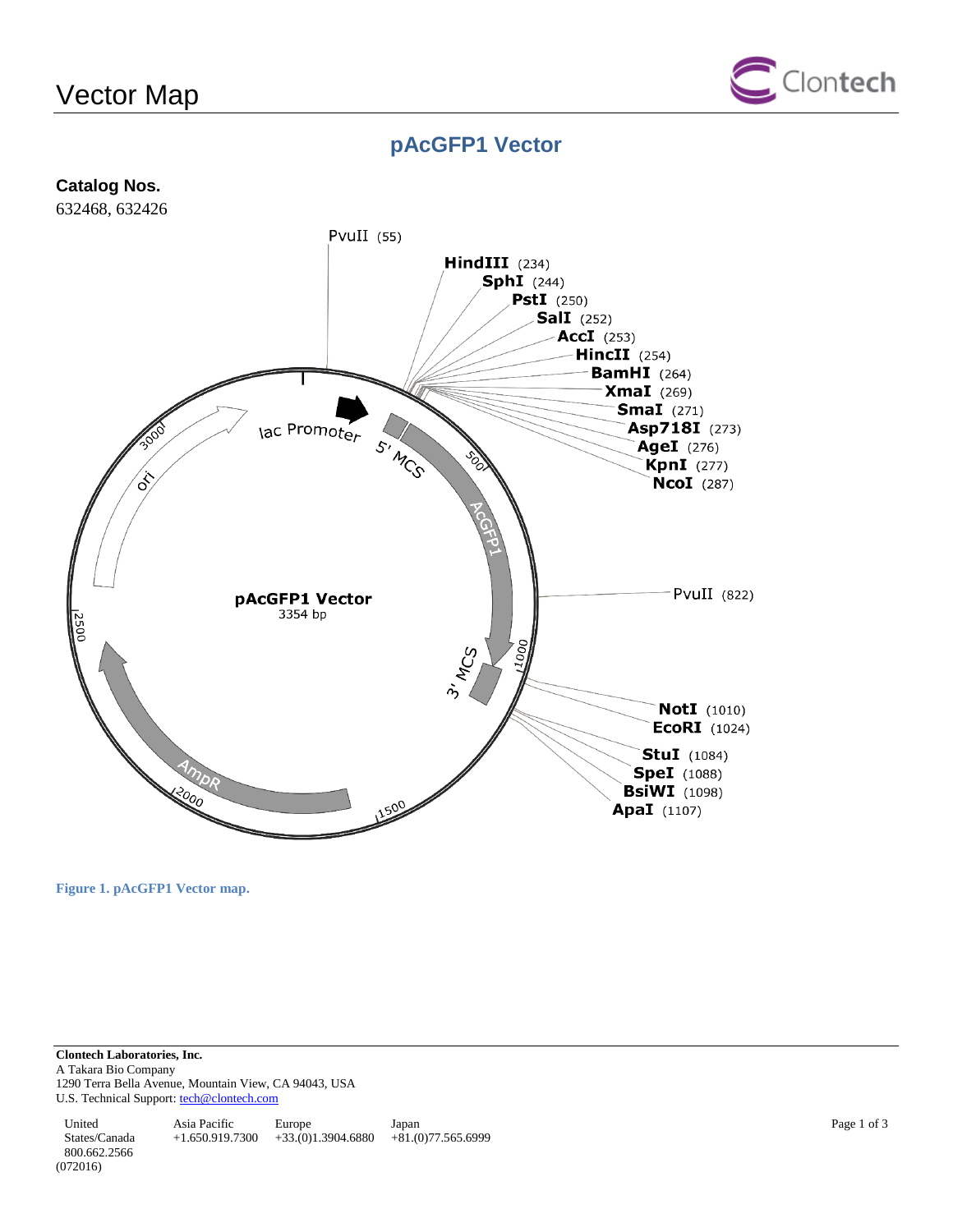## **Vector Map** Cat. Nos. 632468, 632426

pAcGFP1 Vector

| ApaI                                                                                                               |
|--------------------------------------------------------------------------------------------------------------------|
| acaagtgagcggccgcgactctagaattccaactgagcgccggtcgctaccattaccaacttgtctggtgtcaaaaataataggcctactagtcggccgtacgggccctttcgt |
| tgttcactcgccggcgctgagatcttaaggttgactcgcggccagcgatggtaatggttgaacagaccacagtttttattatccggatgatcagccggcatgcccgggaaagca |
|                                                                                                                    |
|                                                                                                                    |
|                                                                                                                    |
|                                                                                                                    |

**Figure 2. pAcGFP1 Vector 5' and 3' multiple cloning sites.**

## **Location of Features: pAcGFP1 Vector**

- *lac* promoter: 95–178 CAP binding site: 111–124 –35 region: 143–148; –10 region: 167–172 Transcription start point: 179 *lac* operator: 179–199
- *lacZ*-ECFP fusion protein expressed in *E. coli* Ribosome binding site: 206–209 Start codon (ATG): 217–219; stop codon: 1006–1008
- 5' multiple cloning site: 234–281
- *Aequorea coerulescens* green fluorescent protein (AcGFP1) gene Kozak consensus translation initiation site: 282–292 Start codon (ATG): 289–291; stop codon: 1006–1008 Insertion of Val at position 2: 292–294 Last amino acid: 1003–1005
- 3' multiple cloning site: 1009–1108
- Amp<sup>R</sup> (ampicillin resistance gene):
	- Promoter: –35 region: 1484–1450, –10 region: 1507–1512
	- Ribosome binding site: 1542–1546
	- β-lactamase coding sequences:
		- Start codon (ATG): 1554–1556; stop codon: 2412–2414
		- β-lactamase signal peptide: 1554–1622
		- β-lactamase mature protein: 1623–2411
- ori (high-copy-number ColE1/pMB1/pBR322/pUC origin of replication): 2562–3205

**NOTE:** The attached sequence file has been compiled from information in the sequence databases, published literature, and other sources, together with partial sequences obtained by Clontech Laboratories, Inc. This vector has not been completely sequenced.